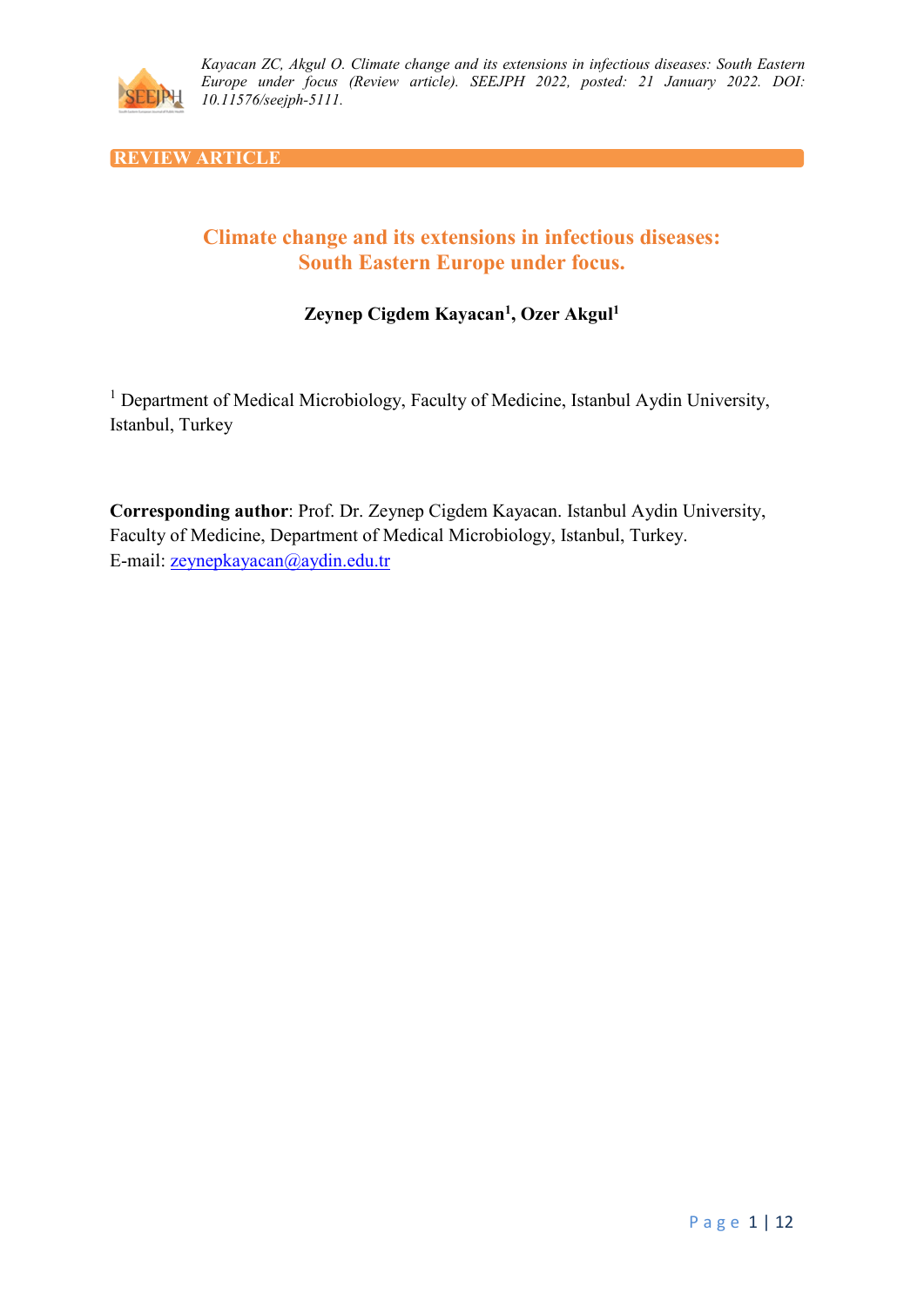

### **Abstract**

Climate change results from natural processes and human-made activities influencing the atmosphere. Many infectious diseases are climate-sensitive, and their nature and epidemiology are changing in parallel with the change in climatic conditions and global warming. Increased replication rates of pathogens at higher temperatures, extended transmission seasons, migration of vectors or human populations are some outcomes of the changing climate to trigger new concerns, including new epidemics with old or new pathogens. Climate change is presenting itself today as an urgent global health threat, and it requires immediate international action with high priority. Infectious diseases in relation to changing climatic conditions are reviewed with predominating current examples, focusing on Europe with particular emphasis on South Eastern European and Eurasian regions.

**Keywords:** Climate change, Communicable diseases, Disease reservoirs, Europe, Vectorborne diseases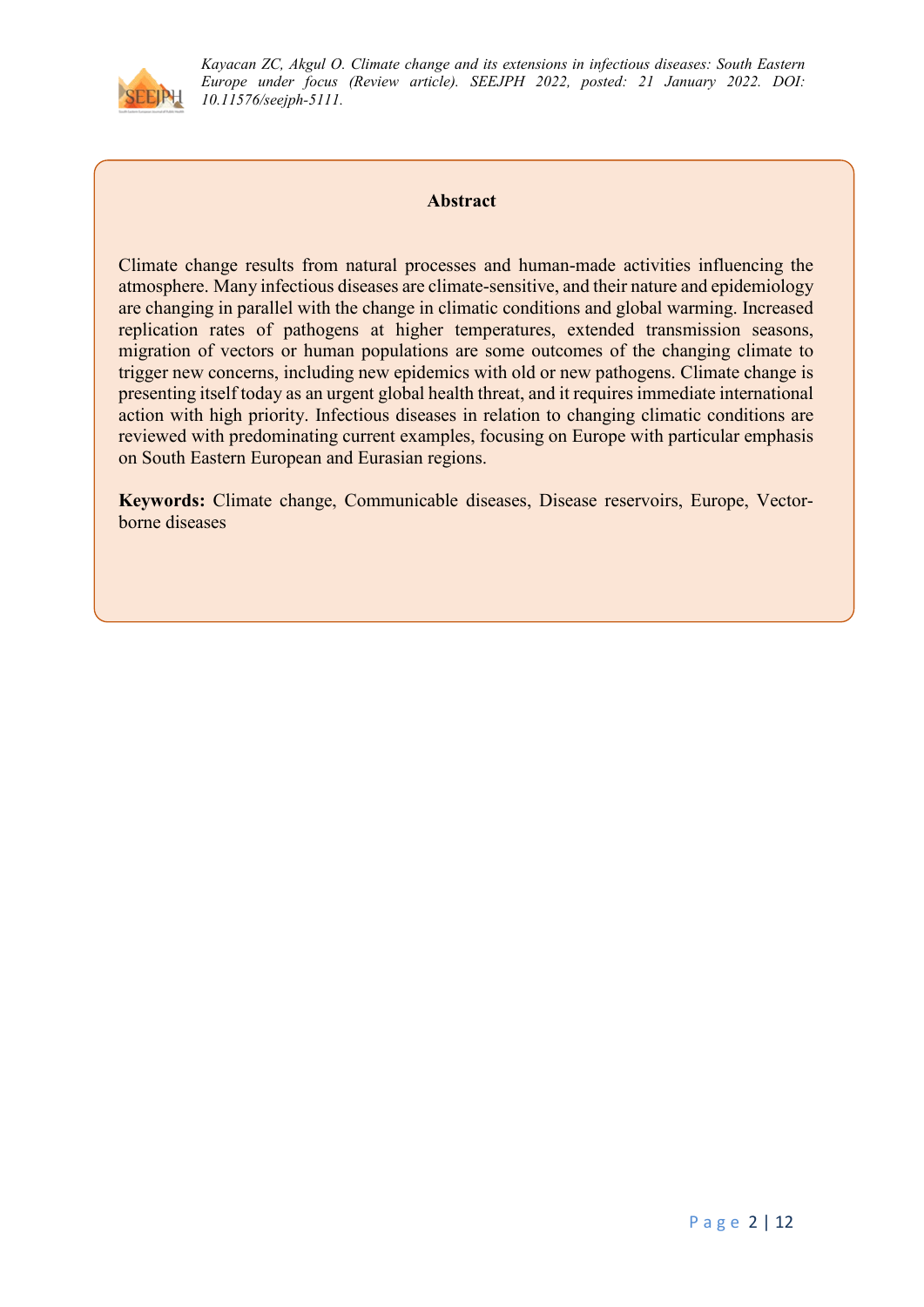

# **Background**

The United Nations Framework "Convention on Climate Change (UNFCCC)", signed in 1992, defines climate change as a change of climate which is attributed directly or indirectly to human activity that alters the composition of the global atmosphere and which is in addition to natural climate variability observed over comparable time periods (1). In fact, the climate discussions had given way much earlier to gathering of the First World Climate Conference in Geneva in 1979, sponsored by the World Meteorological Organization (WMO) and attended by scientists from a wide range of disciplines. The first evidence of human interference in climate was presented and plans made to establish a World Climate Programme under the joint responsibility of the WMO and the United Nations Environment Programme (UNEP) at this same meeting to "prevent man-made changes in climate" that might harm the well-being of humanity (2, 3). In 1988, the UN decided to establish the Intergovernmental Panel on Climate Change (IPCC) in collaboration with WMO for providing the scientific basis of climate change and its environmental, economic and social impacts as well as its future risks, and for developing possible response strategies (3). Following, the before mentioned UNFCCC was established in 1992 as the first intergovernmental convention and 195 countries signed it but it remained as a goodwill act since it had no sanctions. The UNFCCC declared the dangerous effects of man-made environmental pollutions on climate and the aim to decrease the levels and sustain the negative effects of the atmospheric greenhouse gases. The Kyoto Protocol, which was constituted as an operational tool of the UNFCCC in 1997 but came into force not before 2005, recognized that the developed countries are largely responsible

for the high levels of atmospheric greenhouse gas, and it obliged the parties to decrease their emissions. Addendum 1 – Annex B of the Kyoto Protocole stated the parties separately as "industrialized countries" such as the OECD members and EU countries and as "economies in transition", placing a heavier burden on the industrialized and developed countries according to their higher responsive capabilities and greater contributions to high emission levels (4). Being an OECD member, Turkey was included in the UNFCCC but did not immediately sign the Convention and had not yet become a party in UNFCC when the Kyoto Protocol was accepted in 1997, having, therefore, no listed responsibility to decrease its emission levels (4, 5). Later, Turkey became a UNFCCC party in 2004 and of the Kyoto Protocole in 2009.

As the strongest health agreement of this century, the Paris Agreement was launched at the United Nations Climate Change Conference (COP21) in 2015. The agreement came into force in 2016 after 196 countries adopted and signed it. It was a legally binding international treaty concerning climate change, with a specific goal to limit global warming to at least 1.5°C below the pre-industrial levels (6). Turkey signed the Paris Agreement in 2016 but did not approve it at its parliament till October 2021, which in fact was a "must". The coal-based energy policies of Turkey have to change now for decreasing emissions. COP25 was held in Madrid and was most talked about all over the World, due to the on-site performance of a group of young activists led by Greta Thunberg. Beyond all other warnings and complaints, Greta and the 15 activists aged between 8 and 17, complained about five countries to the UN-UNICEF for neglecting the struggle against climate change. These countries were France, Germany, Brazil, Argentina, and Turkey (7).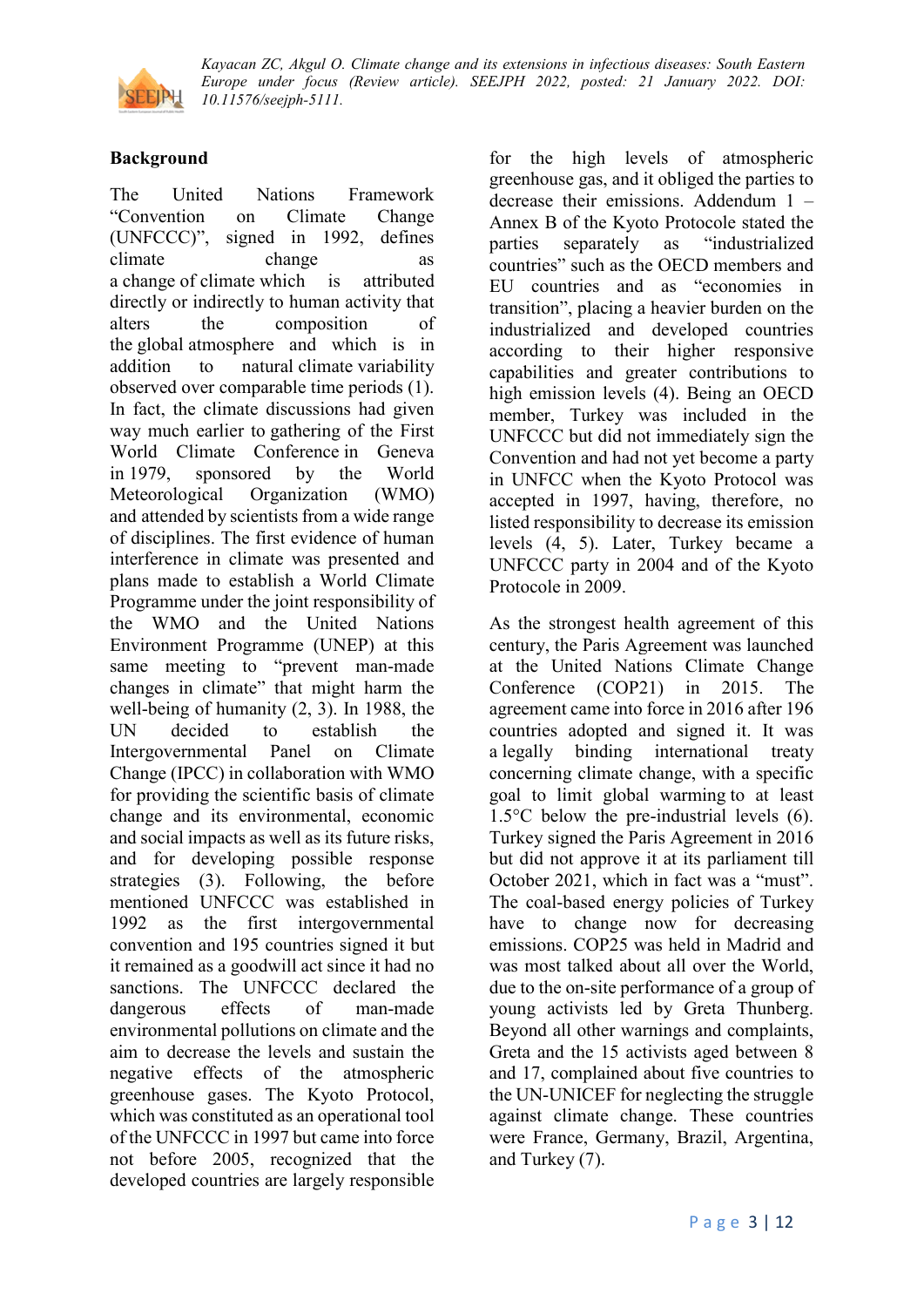

### **Greenhouse gases, global warming and extreme weather events**

The greenhouse gases surround the globe like a blanket and inhibit energy escape from the surface and atmosphere, giving way to extreme warming. Sources of human-induced greenhouse gas increases are mainly the use of carbon-containing fossil fuels for energy and production, as well as deforestation, population increase and mobility, planless urbanization and unsuitable agriculture. Due to all of these, the arctic ice mass is melting by 2.7% per decade, the sea level is rising by 1.8 mm per year, and extreme weather events are getting more frequent. The IPCC predicted a global average temperature rise of 1.5– 5.8 $\rm{^{\circ}C}$  for the 21 $\rm{^{\circ}t}$  century, accompanied by increased abnormal weather events (8-10). Unless preventive measures are taken, the global temperature will continue to rise, rain patterns will change to cause floods in some regions and droughts in others, and the health effects of climate change are expected to be particularly adverse (11). El Niño Southern Oscillation (ENSO) is an extreme weather event defined as the hot water wave arising from the Pacific Ocean and a climate pattern resulting from the aquatic and atmospheric temperature differences. It has a hot phase called El Niño and a counter cold phase called La Niña. Since the Pacific Ocean is the greatest water mass in the World, every change in its temperature affects the weather and the climate. There are 33 El Niño events since 1900, and three of them in 1982, 1997 and 2015 are called Super El Niños when temperature peaks were recorded. During the 1997 El Niño, an area of oceanic water as large as the USA warmed up and pumped a large volume of heat into the atmosphere, changing the weather patterns all over the world. Hurricanes, regional floods and droughts resulted in many health problems and thousands of deaths. The 1997 El Niño was followed by La Niña in 1998-1999, having similar effects in different regions

than El Niño. The 2015-16 El Niño was followed by La Niña in 2017-2018, as expected. The ENSO events always had influence on climate. Global warming is strengthening their influences, as well as increasing their frequency. All these occur as the inevitable results of the increase in atmospheric greenhouse gases, influencing in return the global weather events and climate (12, 13).

### **Climate change and infectious diseases**

A pathogen, a host or a vector, and suitable transmission conditions are fundamental for infectious diseases. Nearly 75% of the emerging infections are zoonoses hosted by domestic or wild animals and 30% are caused by vector-borne pathogens. Zoonoses are sensitive to climate conditions and environment. Appropriate climate and weather conditions are necessary for survival, growth, distribution and transmission of pathogens, and geographic expansion of vectors and hosts. Most vector-borne and particularly insect-borne infections are linked directly or indirectly to the climate factors such as rainfall, moisture, wind and temperature. Global warming changes the habitats of the vectors, pushing them to northern and higher new locations where non-immune people live and get infected more readily. This means new epidemics with the old pathogens (14- 16). Deforestation also causes animals and vectors to lose their habitats and pushes them to search for new ones, getting sometimes closer to humans and increasing the vector-borne human infections (17). Global warming favors the spread of infectious diseases, while extreme weather events enhance disease outbreaks at nontraditional places at unexpected times and intensities. Climate change has the potential to enhance development of epidemics and probable emergence of new pathogens and new threats. (14-18).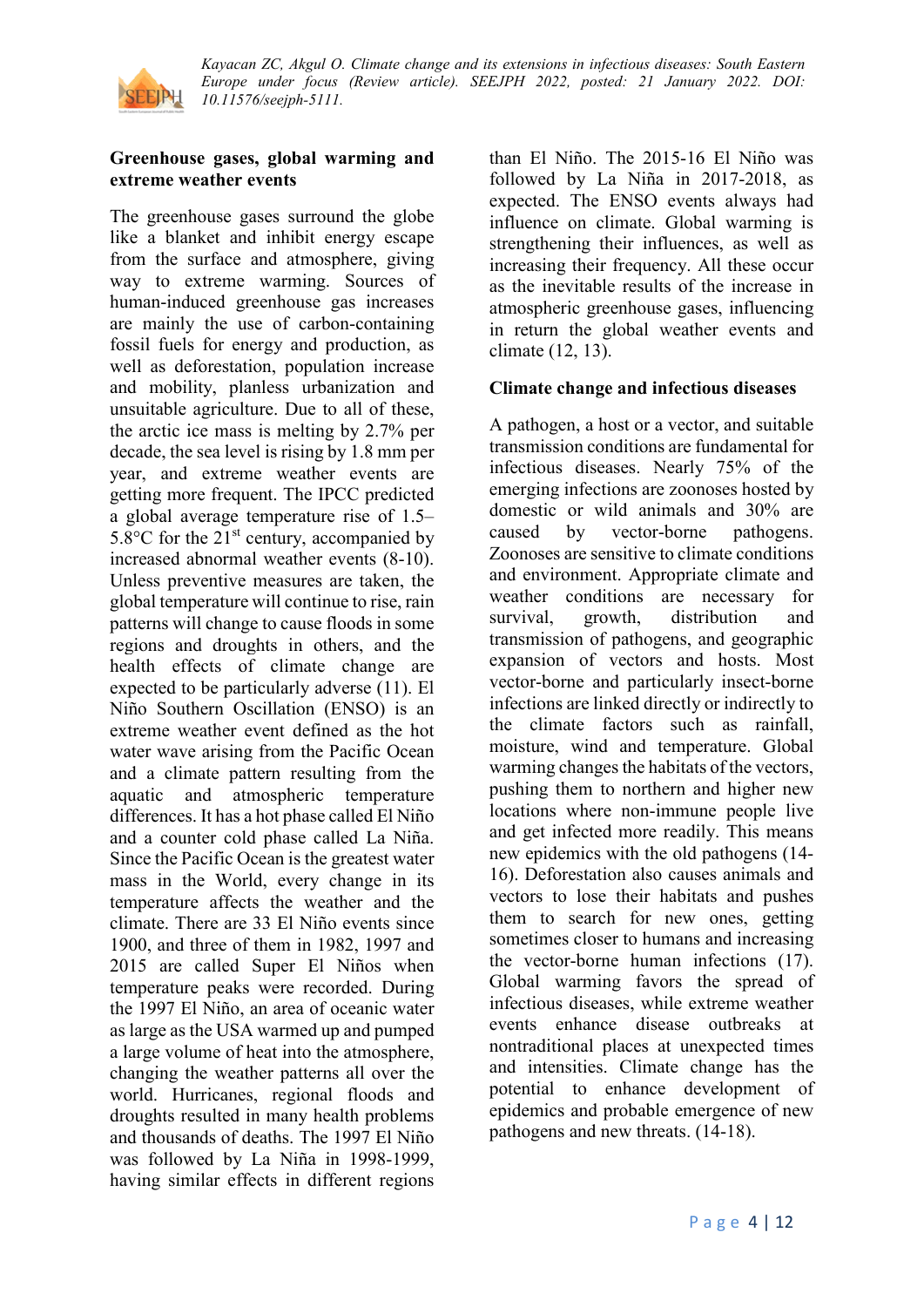

# **Climate-sensitive infections**

Climate-sensitive infections are handled in three categories in general: Vector-borne, water-borne, and air-borne. The climatesensitive vector-borne infections include viral infections such as Dengue, Zika and Hantavirus infections; or bacterial infections such as Lyme disease, plague and tularemia; or parasitic infections such as malaria and leishmaniasis. The climatesensitive *water-borne* pathogens may also be viral such as Norwalk virus; or bacterial such as salmonella, Vibrio cholerae, noncholera vibrios, legionella or campylobacter; or parasitic such as giardia and cryptosporidium. The major climatesensitive *air-borne* infections are mainly viral such as influenza and respiratory syncytial virus, in addition to the meningococcic meningitis which is bacterial (17, 18).

When temperature increases and rainfall and moisture also increase, water-borne infections such as cholera, as well as leptospirosis and Weil's Disease or leishmania infections are more frequent in the relevant regions and mosquitos get more abundant to transmit infections such as malaria or Dengue fever. When temperature increases but rainfall and moisture decrease, meningococcal meningitis and West Nile virus infection can get more frequent. Two million deaths due to diarrheas, one million to malaria and thousands due to meningitis are recorded each year, and there are approximately 50 millions of Dengue patients globally. If, however temperature decreases but moisture increases, influenza infections and even epidemics are enhanced (17, 18).

La Niña had preceded the 1918, 1957, 1968 and 2009 influenza pandemics. The primary reservoirs of Influenza-A virus are birds. The migrating birds are affected by the weather and ecosystem changes induced by ENSO events. Not the epidemia-causing ones but the pandemia-causing viral strains are emerging as a result of viral

reassortment processes. The ENSO events change the flight routes and stopover times of the migrating birds, thereby changing the pathogens they carry. Under these conditions, different influenza virus subtypes make simultaneous multi-agent infections and therefore reassortments in birds. Then, new viruses emerge, infecting animals and humans, making new pandemics from time to time (19). Particularly in Eastern and South-Eastern Asia, the population increase, agriculture types and changing routes of migrating birds induced by frequent extreme weather events have provoked the evolution of new influenza virus strains easily extending into far regions  $(11)$ .

### **Vector-borne infections**

### a) Tick-borne infections

The *Ixodes ricinus* tick is the primary vector in Europe (Annex Fig.1a) for Lyme borreliosis and tick-borne viral encephalitis (TBE). Caused by the Ixodes-transmittedbacterium *Borrelia burgdorferi*, Lyme borreliosis loades the EU with the largest disease burden with 65,000 cases per year and is linked to warm winters and high summer temperatures. TBE was detected to be more prevalent in Eastern and Northern Europe with 2,057 cases in 2014 (Annex 1b), indicating a four-fold increase of reported cases in European endemic areas during the last 30 years (20, 21). Since global warming pushes the tick-vectors to higher altitudes and northern parts, the TBE risk is expected to diminish in southern Europe while Lyme disease is being surveyed currently to predict its future spread  $(22)$ .

**Crimean-Congo hemorrhagic fever (CCHF)** is caused by Nairovirus transmitted to humans by *Hyalomma* ticks. Difficult to prevent and treat with a case fatality ratio of up to 40%, CCHF is endemic in most of Africa, Asia, as well as the Balkans and the Middle East (Annex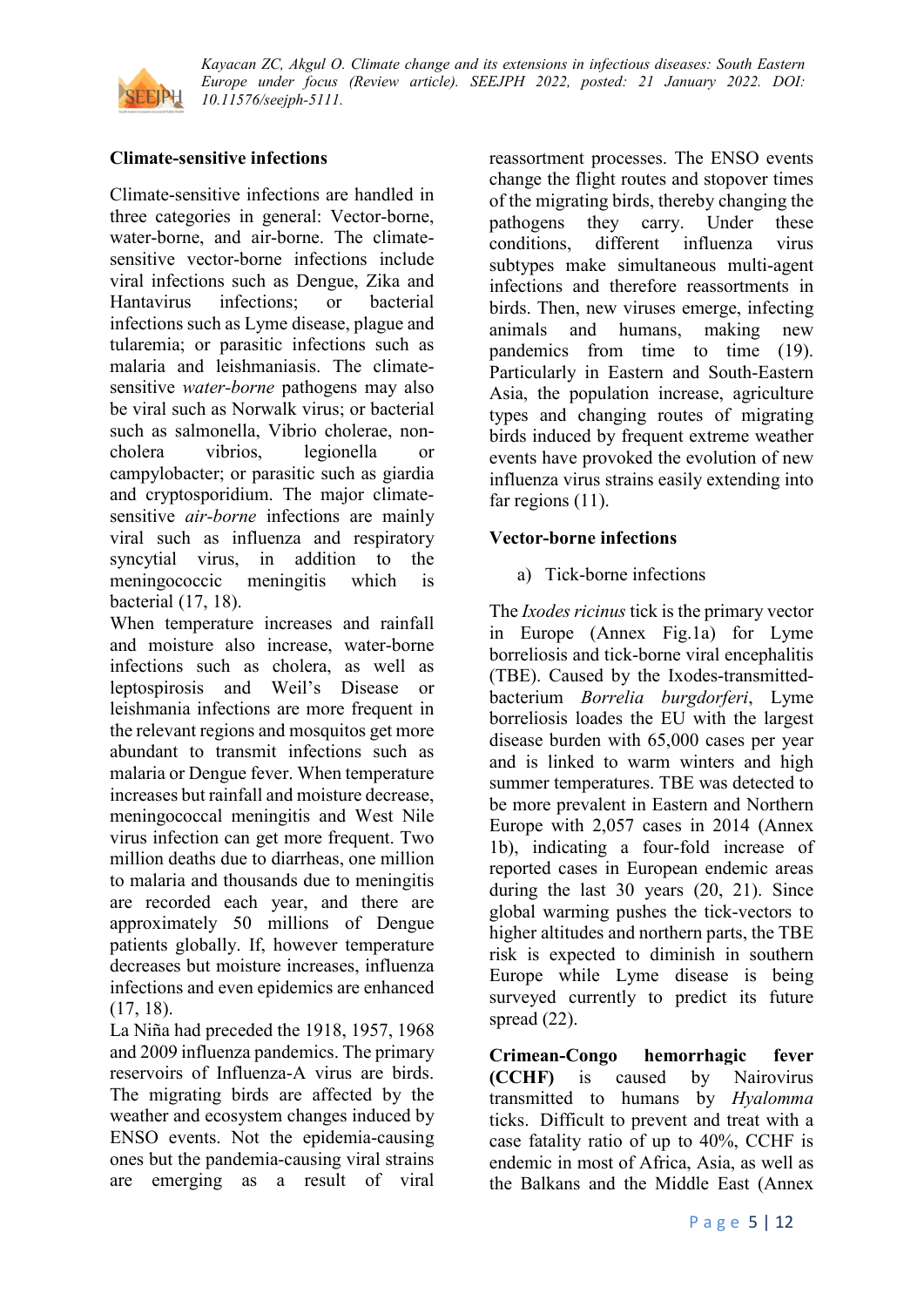

Fig. 2a, 2b) (23). Bosnia and Herzegovina, Albania, Croatia, Serbia, Montenegro, Slovenia, Bulgaria, North Macedonia, Greece, Armenia, Georgia, Azerbaijan, and Russia are endemic for CCHF. Turkey was affected by CCHF outbreaks with more than 12,000 cases but with a case fatality ratio of only 5% in 2002-2019 (23-25).

b) Mosquito-borne infections

The vector-borne infections were endemic to tropical and subtropical regions until recently. Due to the long-term changes in temperature and rainfall patterns with global warming, the northern movement of the vectors will put the temperate countries into a greatest threat for emergence and reemergence of the vector-borne diseases, and mosquito-borne diseases may become more epidemic (26). **Malaria** is transmitted to humans through the vector *Anopheles* mosquito. The causative parasite is *Plasmodium* and its most deadly species is *Plasmodium falciparum*. More than 200 million malaria cases and one million deaths per year worldwide were recorded in 2010 (18). Control efforts dropped malaria mortality to 409,000 in 2019. The *Anopheles* mosquito survives in environments above 16°C and global warming would support its survival. Even though malaria's current main location is Africa, it is projected by the European Environment Agency (EEA) that different countries including Turkey and some of South Eastern Europe will be affected due, among other factors, to the changing climate (18, 27, 28). **Dengue fever** is a vector-borne viral hemorrhagic fever transmitted by *Aedes aegypti* and *Aedes albopictus* mosquitos. The pathogen carried by these vectors is the Dengue virus which is an RNA virus of the *Flaviviridae* family. Rainfall and moisture together with temperature increase enhance the vector survival and spread which may be very rapid. During epidemics, the infection easily spreads into cities and urban life.

The infection was limited to tropical and subtropical areas until recently and was the cause of 50-100 millions of cases with 15,000 deaths per year in roughly 100 countries. The vector *Aedes albopictus* (the Asian tiger mosquito) which is the most invasive mosquito species in the world gained access to Europe by 2010 and cases in Croatia, southern France, Germany, Italy and much of the Mediterranean coastal region got acquainted with the Dengue Fever. *Aedes aegypti* exists more on the Black sea coast of Europe and in Portugal (Annex Fig. 3), and Dengue Fever mortality is increasing in the affected regions (18, 29). In 2012-2013, Madeira province of Portugal reported the first European outbreak with more than 2,000 cases, via *Aedes aegypti*. More than 390 million cases worldwide are estimated currently and it is known that many travelers from dengue-affected areas enter Europe (18, 20, 30, 31). The first case in Turkey was an imported one, detected in a traveler in 2013 (32). Dengue is currently the most widely spread mosquito-borne disease in WHO's Eastern Mediterranean Region and is actively surveyed for keeping the blood transfusion safety measures under control (31). **Chikungunya** is a viral disease transmitted by *Aedes* mosquitoes to humans. It is manifest with fever, arthralgia and rash, with a probability to end up with chronic arthritis. There is no antiviral treatment or licensed vaccine. Although all index cases were imported to Europe by travelers from endemic regions, the autochthonous transmission of the infection via local *Aedes albopictus* produced two large outbreaks of chikungunya with a total of 550 confirmed and probable cases in Italy in 2007 and 2017. More than 30 cases in France between 2010 and 2017 were also recorded. The risk of the chikungunya virus spread in EU is high due to importation through infected travelers, population susceptibility and presence of the specific vectors particularly around the Mediterranean coast (33).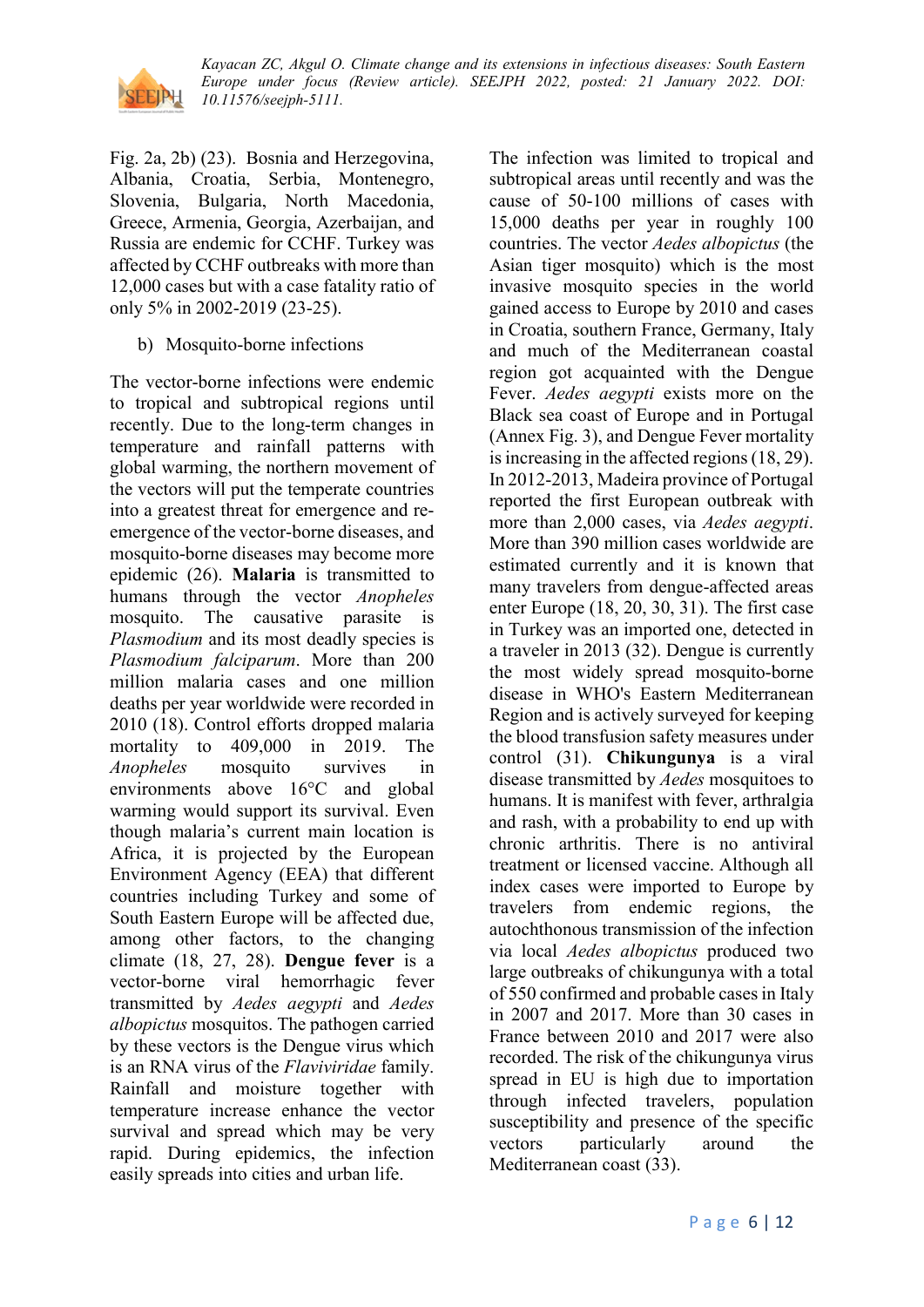

**West Nile virus (WNV) infection** is transmitted to humans by the vector *Culex*  mosquito. Human WNV infection had entered Europe in 1950. An increased number of outbreaks have been observed over the last twenty years. In 20% of infected cases, the virus develops the West Nile Fever (WNF), a febrile illness with symptoms similar to those of influenza or dengue. High temperatures in summer have been associated with a West Nile Fever epidemic in 2010 in Southeast Europe and following outbreaks have followed the same trend. The largest outbreak of human WNV infections in the European Union/European Economic Area (EU/EEA) was in 2018, with 11 countries reporting 1,548 locally acquired mosquito-borne infections. The most affected countries were Serbia (126 cases), Italy (123), Greece (75), Hungary (39) and Romania (31). The number of WNV cases dropped considerably in 2019, except in Greece (34, 35). During the 2020 transmission season from June 1<sup>st</sup> till mid-November, EU/EEA countries reported through the European Surveillance System a total of 315 human cases of WNV infection, including 22 deaths. The affected countries were again mostly in central and Southern Europe: Greece (143 cases), Spain (77), Italy (66), Germany (13), Romania (6), the Netherlands (6), Hungary (3) and Bulgaria (1) (35). In the 2021 transmission season and as of 21 October 2021, 135 human cases of WNV infection have been reported from EU/EEA countries including Greece (55), Italy (54), Hungary (7), Romania (7), Spain (6), Austria (3) and Germany (3), with 9 deaths in Greece (7), Spain (1) and Romania (1). EU-neighboring countries had 18 human cases of WNV infection and 3 deaths in Serbia (36). The past and present distribution of WNV infection cases in Europe are shown in Annex Fig. 4a and 2025 and 2050 projections for its future distribution are shown in Fig. 4b and 4c, respectively. WNV is transmitted also through blood transfusion or organ

transplantation (16). **Hantavirus infection** is a rodent-borne, climate-sensitive zoonosis transmitted to humans by different Hantaviruses to cause three different clinical syndromes. Also referred to as epidemic nephropathy, hemorrhagic fever with renal syndrome by Puumala virus is the most prevalent (98%) type in Europe with 4,046 cases in 2019 (38, 39). *Candida auris* is an antifungal-resistant yeast preferring mainly the healthcare settings and making difficult-to-control outbreaks of invasive healthcare-associated infections. After its first identification in 2009, Centers for Disease Control and Prevention announced it as a catastrophic risk when its infections appeared in three continents simultaneously. Within a decade, it spread to 23 countries in five continents, also entering Greece and Turkey (40, 41). The explanation or hypothesis was its adaptation to global warming. More heat-resistant microbes are being selected while those heat-sensitive are being eliminated. Fungi are favored under these trends. The surviving more heat-resistant microbes will also resist endothermic regulations in humans and high fever, which is a defense mechanism for eliminating infectious agents, and serve for insistent infections (42).

### **Conclusions**

Climate change brings up complicated health issues already. Infectious diseases, many of which are sensitive to the climatic and environmental conditions, may occupy a considerable place in the global agenda for a long time with probable new pathogens, new diseases, new epidemics and pandemics. Due to the nature of the climatesensitive infections, the steps leading to solutions can only be within a One-Health frame, but legally binding intergovernmental precautions should be followed and monitored in the first place by Paris Agreement signatory parties, as well as all the remaining public who sincerely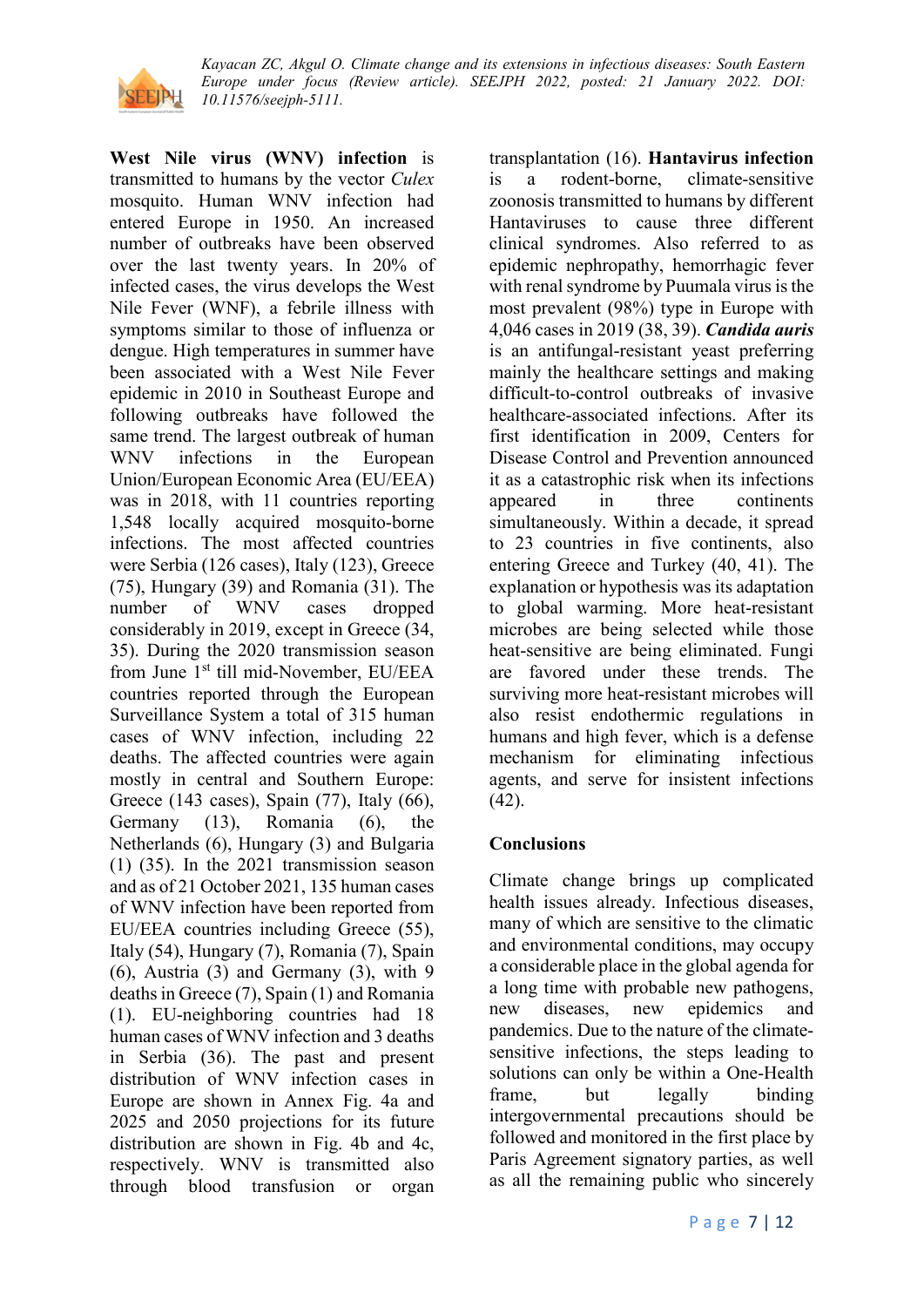

believe in "ensuring that the health of a child born today is not defined by a changing climate" (29, 43).

### **References**

- 1. United Nations Framework Convention on Climate Change. United Nations, New York, 1992.
- 2. Zillman JW. A History of Climate Activities. Available from: [https://public.wmo.int/en/bulletin/histo](https://public.wmo.int/en/bulletin/history-climate-activities) [ry-climate-activities](https://public.wmo.int/en/bulletin/history-climate-activities) (Accessed: May 01, 2021).
- 3. Information Unit for Conventions (IUC), United Nations Environment Programme. Climate Change Information Sheet 17. Available from: [https://unfccc.int/cop3/fccc/climate/fac](https://unfccc.int/cop3/fccc/climate/fact17.htm) [t17.htm](https://unfccc.int/cop3/fccc/climate/fact17.htm) (Accessed: May 01, 2021).
- 4. Kyoto Protocol to the United Nations Framework Convention on Climate Change. Available from: [https://unfccc.int/kyoto\\_protocol](https://unfccc.int/kyoto_protocol) (Accessed: May 02, 2021).
- 5. Yunus Arıkan. Birleşmiş Milletler İklim Değişikliği Çerçeve Sözleşmesi ve Kyoto Protokolü: Metinler ve Temel Bilgiler. Regional Environmental Center (REC) Turkey, 2006 [Turkish].
- 6. The Paris Agreement. Available from: [https://unfccc.int/process-and](https://unfccc.int/process-and-meetings/the-paris-agreement/the-paris-agreement)[meetings/the-paris-agreement/the](https://unfccc.int/process-and-meetings/the-paris-agreement/the-paris-agreement)[paris-agreement](https://unfccc.int/process-and-meetings/the-paris-agreement/the-paris-agreement) (Accessed: May 08, 2021).
- 7. Unicef Press Report. Available from: [https://www.unicef.org/press](https://www.unicef.org/press-releases/16-children-including-greta-thunberg-file-landmark-complaint-united-nations)[releases/16-children-including-greta](https://www.unicef.org/press-releases/16-children-including-greta-thunberg-file-landmark-complaint-united-nations)[thunberg-file-landmark-complaint](https://www.unicef.org/press-releases/16-children-including-greta-thunberg-file-landmark-complaint-united-nations)[united-nations](https://www.unicef.org/press-releases/16-children-including-greta-thunberg-file-landmark-complaint-united-nations) (Accessed: September 20, 2021).
- 8. Wu X, Lub Y, Zhou S, Chen L, Xua B. Impact of climate change on human infectious diseases: Empirical evidence and human adaptation. Environment International 2016; 86: 14–23.

9. Altizer S, Ostfeld RS, Johnson PTJ, Kutz S, Harvell CD. Climate change and infectious disease s:

from evidence to a predictive framewo rk. Science 2013; 341: 514-519.

- 10. *IPCC, 2001. Climate Change 2001: Synthesis Report. In: Watson, R.T., Team, C.W. (Eds.), A Contribution of Working Groups I, II, and III to the Third Assessment Report of the Integovernmental Panel on Climate Change. Cambridge University Press, Cambridge, UK, and New York, USA.*
- 11. Cai W et al. Increasing frequency of extreme El Niño events due to greenhouse warming. Nature Climate Change 2014; 111–116.
- 12. Lindsey R. Global impacts of El Niño and La Niña. Available from: [https://www.climate.gov/news](https://www.climate.gov/news-features/featured-images/global-impacts-el-ni%C3%B1o-and-la-ni%C3%B1a)[features/featured-images/global](https://www.climate.gov/news-features/featured-images/global-impacts-el-ni%C3%B1o-and-la-ni%C3%B1a)[impacts-el-ni%C3%B1o-and-la](https://www.climate.gov/news-features/featured-images/global-impacts-el-ni%C3%B1o-and-la-ni%C3%B1a)[ni%C3%B1a](https://www.climate.gov/news-features/featured-images/global-impacts-el-ni%C3%B1o-and-la-ni%C3%B1a) (Accessed: May 09, 2021).
- 13. NOAA National Oceanic and Atmospheric Administration. What are El Nino and La Nina? Available from: [https://oceanservice.noaa.gov/facts/nin](https://oceanservice.noaa.gov/facts/ninonina.html) [onina.html](https://oceanservice.noaa.gov/facts/ninonina.html) (Accessed: May 09, 2021).
- 14. Prüss-Ustün A, Wolf J, Corvalán C, Bos R and Neira M (Eds). Preventing disease through healthy environments: A global assessment of the burden of disease from environmental risks. WHO, France. 2016.
- 15. Githeko AK, Lindsay SW, Confalonieri UE, Patz JA. Climate change and vector-borne diseases: a regional analysis. Bulletin of the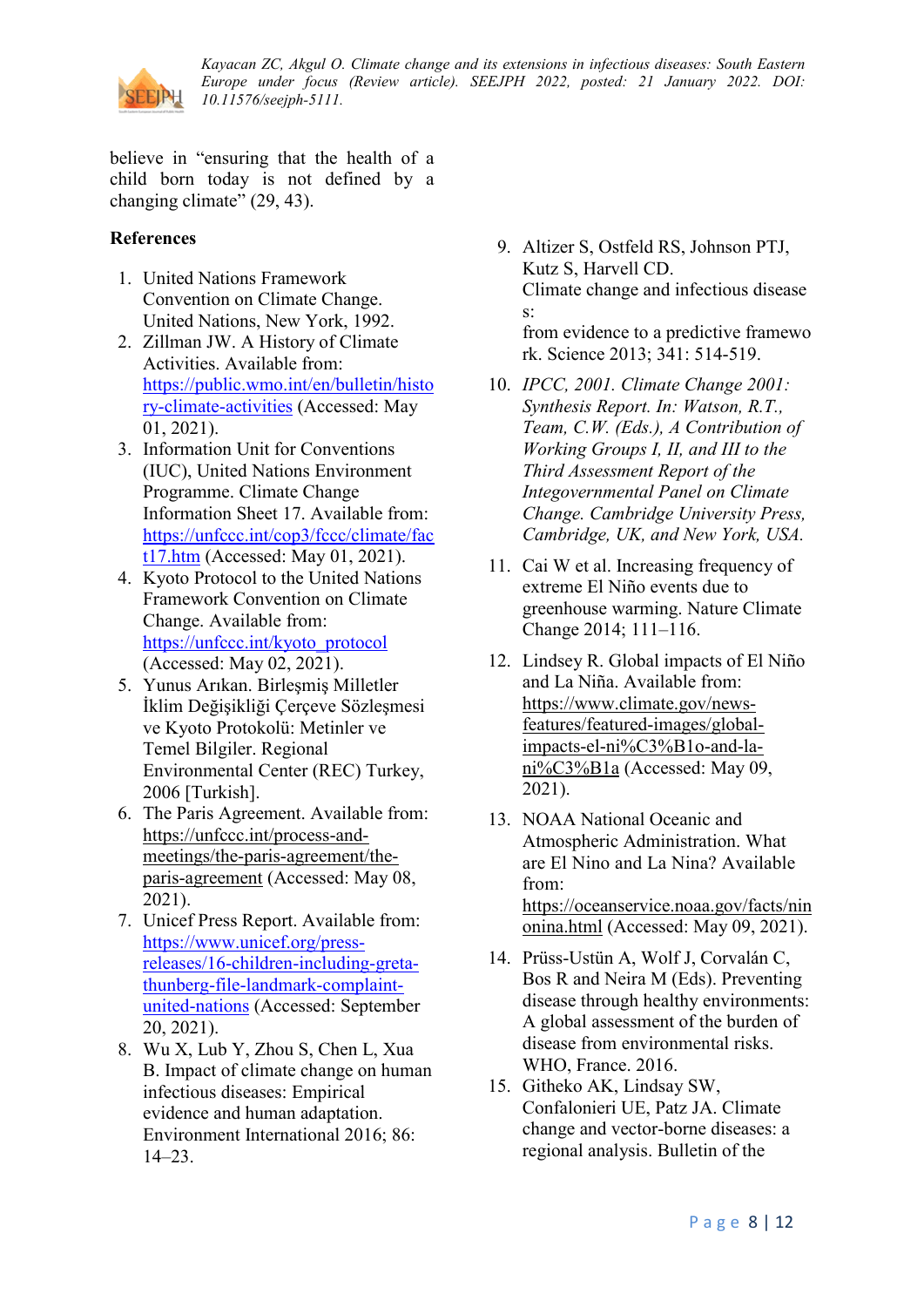

World Health Organization, 2000; 78: 1136-1147.

- 16. Semenza JC, Tran A, Espinosa L, Sudre B, Domanovic D, Paz S. Climate change projections of West Nile virus infections in Europe: implications for blood safety practices. Environ Health. 2016; 15(1): 28.
- 17. McIntyre KM, Setzkorn C, Hepworth PJ, Morand S, Morse AP, Baylis M. Systematic Assessment of the Climate Sensitivity of Important Human and Domestic Animals Pathogens in Europe. Scientific Reports 2017; 7: 7134.
- 18. World Health Organization and World Meteorological Organization. Atlas of Health and Climate. WHO Press, Switzerland, 2012.
- 19. Shamana J, Lipsitchb M. The El Niño–Southern Oscillation (ENSO)– pandemic Influenza connection: Coincident or causal? Proc Natl Acad Sci USA 2013; 110 (Suppl 1): 3689– 3691.
- 20. Semenza JC, Suk JE. Vector-borne diseases and climate change: a European perspective. FEMS Microbiol Lett. 2018; 365 :fnx244.
- 21. Estrada-Peña A, Cutler S, Potkonjak A, Vassier-Tussaut M, Van Bortel W, Zeller H, Fernández-Ruiz N, Mihalca AD. An updated meta-analysis of the distribution and prevalence of Borrelia burgdorferi s.l. in ticks in Europe. Int J Health Geogr. 2018; 17(1): 41.
- 22. European Centre for Disease Prevention and Control. Small bites, big problems: tick-borne diseases in Europe. Available from: [https://www.ecdc.europa.eu/en/publica](https://www.ecdc.europa.eu/en/publications-data/small-bites-big-problems-tick-borne-diseases-europe) [tions-data/small-bites-big-problems](https://www.ecdc.europa.eu/en/publications-data/small-bites-big-problems-tick-borne-diseases-europe)[tick-borne-diseases-europe](https://www.ecdc.europa.eu/en/publications-data/small-bites-big-problems-tick-borne-diseases-europe) (Accessed: October 10, 2021).
- 23. World Health Organization. Crimean-Congo haemorrhagic fever. Avilable from: [https://www.who.int/health](https://www.who.int/health-topics/crimean-congo-haemorrhagic-fever#tab=tab_1)[topics/crimean-congo-haemorrhagic-](https://www.who.int/health-topics/crimean-congo-haemorrhagic-fever#tab=tab_1)

[fever#tab=tab\\_1](https://www.who.int/health-topics/crimean-congo-haemorrhagic-fever#tab=tab_1) (Accessed: October 10, 2021).

- 24. European Centre for Disease Prevention and Control. Crimean-Congo haemorrhagic fever; Annual Epidemiological Report for 2019. Available from: [https://www.ecdc.europa.eu/en/publica](https://www.ecdc.europa.eu/en/publications-data/crimean-congo-haemorrhagic-fever-annual-epidemiological-report-2019) [tions-data/crimean-congo](https://www.ecdc.europa.eu/en/publications-data/crimean-congo-haemorrhagic-fever-annual-epidemiological-report-2019)[haemorrhagic-fever-annual](https://www.ecdc.europa.eu/en/publications-data/crimean-congo-haemorrhagic-fever-annual-epidemiological-report-2019)[epidemiological-report-2019](https://www.ecdc.europa.eu/en/publications-data/crimean-congo-haemorrhagic-fever-annual-epidemiological-report-2019) (Accessed: October 10, 2021).
- 25. Ergönül Ö. Crimean-Congo haemorrhagic fever and its importance for Turkey. Klimik Derg. 2019; 32(3): 221 (Turkish).
- 26. Ogden NH. Climate change and vector-borne diseases of public health significance. FEMS Microbiol Lett. 2017; 16: 364-319.
- 27. European Environment Agency (EEA). Malaria in 2050. Available from: [https://www.eea.europa.eu/data](https://www.eea.europa.eu/data-and-maps/figures/malaria-in-2050)[and-maps/figures/malaria-in-2050](https://www.eea.europa.eu/data-and-maps/figures/malaria-in-2050) (Accessed: October 10, 2021).
- 28. Centers for Diseae Control and Prevention (CDC). Malaria's Impact Worldwide. Available from: [https://www.cdc.gov/malaria/malaria\\_](https://www.cdc.gov/malaria/malaria_worldwide/impact.html) [worldwide/impact.html](https://www.cdc.gov/malaria/malaria_worldwide/impact.html) (Accessed: October 10, 2021).
- 29. Watts N, Amann M, Arnell N, et al. The 2019 report of The Lancet Countdown on health and climate change: ensuring that the health of a child born today is not defined by a changing climate. Lancet. 2019; 394(10211): 1836-1878.
- 30. European Centre for Disease Prevention and Control. Mosquitoborne diseases: An emerging threat. Available from: [https://www.ecdc.europa.eu/en/publica](https://www.ecdc.europa.eu/en/publications-data/mosquito-borne-diseases-emerging-threat) [tions-data/mosquito-borne-diseases](https://www.ecdc.europa.eu/en/publications-data/mosquito-borne-diseases-emerging-threat)[emerging-threat](https://www.ecdc.europa.eu/en/publications-data/mosquito-borne-diseases-emerging-threat) (Accessed: October 08, 2021).
- 31. European Centre for Disease Prevention and Control. The climatic suitability for dengue transmission in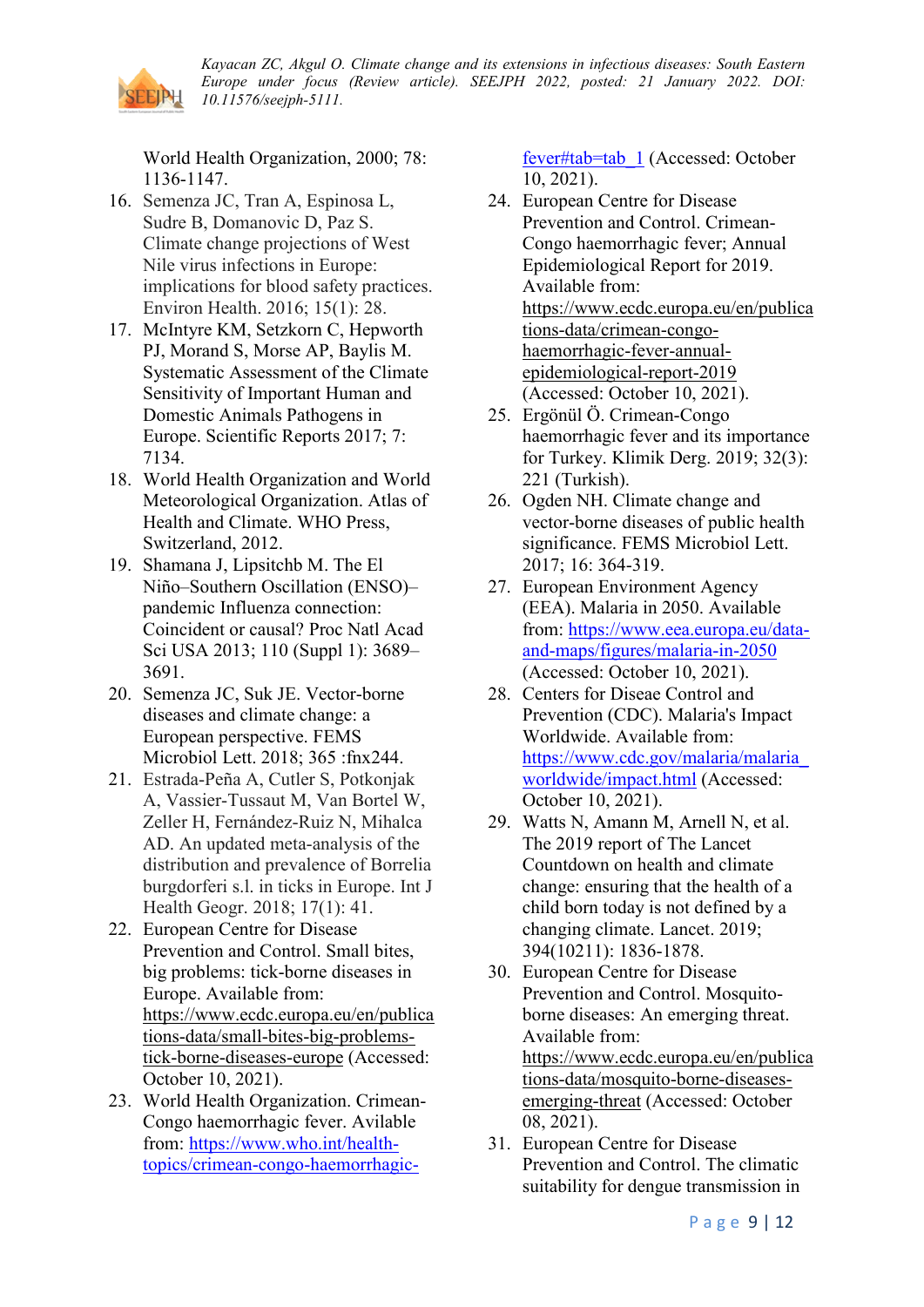

continental Europe. Stockholm: ECDC; 2012. Available from: [https://www.ecdc.europa.eu/en/publica](https://www.ecdc.europa.eu/en/publications-data/climatic-suitability-dengue-transmission-continental-europe) [tions-data/climatic-suitability-dengue](https://www.ecdc.europa.eu/en/publications-data/climatic-suitability-dengue-transmission-continental-europe)[transmission-continental-europe](https://www.ecdc.europa.eu/en/publications-data/climatic-suitability-dengue-transmission-continental-europe)

- 32. Uyar Y, Aktaş E, Yağcı Çağlayık D, Ergönül O, Yüce A. Yurt Dışı Kaynaklı Bir Dang Ateşi Olgusu ve Literatürün Gözden Geçirilmesi [An imported dengue Fever case in Turkey and review of the literature]. Mikrobiyol Bul. 2013 Jan;47(1):173- 80. Turkish.
- 33. European Centre for Disease Prevention and Control. Autochthonous transmission of chikungunya virus in mainland EU/EEA, 2007–present. Available from:

[https://www.ecdc.europa.eu/en/all](https://www.ecdc.europa.eu/en/all-topics-z/chikungunya-virus-disease/surveillance-threats-and-outbreaks/autochthonous)[topics-z/chikungunya-virus](https://www.ecdc.europa.eu/en/all-topics-z/chikungunya-virus-disease/surveillance-threats-and-outbreaks/autochthonous)[disease/surveillance-threats-and](https://www.ecdc.europa.eu/en/all-topics-z/chikungunya-virus-disease/surveillance-threats-and-outbreaks/autochthonous)[outbreaks/autochthonous](https://www.ecdc.europa.eu/en/all-topics-z/chikungunya-virus-disease/surveillance-threats-and-outbreaks/autochthonous) (Accessed: October 11, 2021).

- 34. Bakonyi T, Haussig JM. West Nile virus keeps on moving up in Europe. Euro Surveill. 2020; 25(46): 2001938.
- 35. World Health Organization. West Nile virus infections spike in southern and central Europe. Available from: [https://www.euro.who.int/en/countries](https://www.euro.who.int/en/countries/italy/news/news/2018/8/west-nile-virus-infections-spike-in-southern-and-central-europe) [/italy/news/news/2018/8/west-nile](https://www.euro.who.int/en/countries/italy/news/news/2018/8/west-nile-virus-infections-spike-in-southern-and-central-europe)[virus-infections-spike-in-southern](https://www.euro.who.int/en/countries/italy/news/news/2018/8/west-nile-virus-infections-spike-in-southern-and-central-europe)[and-central-europe](https://www.euro.who.int/en/countries/italy/news/news/2018/8/west-nile-virus-infections-spike-in-southern-and-central-europe) (Accessed: October 07, 2021).
- 36. European Centre for Disease Prevention and Control. West Nile virus infection. In: ECDC. Annual epidemiological report for 2019. Stockholm: ECDC; 2021. Available from:

[https://www.ecdc.europa.eu/en/publica](https://www.ecdc.europa.eu/en/publications-data/west-nile-virus-infection-annual-epidemiological-report-2019) [tions-data/west-nile-virus-infection](https://www.ecdc.europa.eu/en/publications-data/west-nile-virus-infection-annual-epidemiological-report-2019)[annual-epidemiological-report-2019](https://www.ecdc.europa.eu/en/publications-data/west-nile-virus-infection-annual-epidemiological-report-2019) (Accessed: October 07, 2021).

37. 37. European Centre for Disease Prevention and Control. West Nile virus in Europe in 2021-human cases compared to previous seasons, updated 21 October 2021. Available from: https://www.ecdc.europa.eu/en/publica tions-data/west-nile-virus-europe-2021-human-cases-comparedprevious-seasons-updated-21 (Accessed: October 24, 2021).

- 38. European Centre for Disease Prevention and Control. Hantavirus infection Annual Epidemiological Report for 2019. Available from: [https://www.ecdc.europa.eu/sites/defa](https://www.ecdc.europa.eu/sites/default/files/documents/AER-hantavirus-2019.pdf) [ult/files/documents/AER-hantavirus-](https://www.ecdc.europa.eu/sites/default/files/documents/AER-hantavirus-2019.pdf)[2019.pdf](https://www.ecdc.europa.eu/sites/default/files/documents/AER-hantavirus-2019.pdf) (Accessed: October 10, 2021).
- 39. Çelebi G, Öztoprak N, Öktem İMA, Heyman P, Lundkvist Å, Wahlström M, Köktürk F, Pişkin N. Dynamics of Puumala hantavirus outbreak in Black Sea Region, Turkey. Zoonoses Public Health. 2019; 66(7): 783-797.
- 40. Ahima RS. Global warming threatens human thermoregulation and survival. J Clin Invest. 2020; 130(2): 559-561.
- 41. Kömeç S, Karabıçak N, Ceylan AN, Gülmez A, Özalp O. Türkiye İstanbul'dan Bildirilen Üç Candida auris Olgusu. Mikrobiyol Bul. 2021; 55(3): 452-460.
- 42. Johns Hopkins Researchers. Climate Change Threatens to Unlock New Microbes and Increase Heat-Related Illness and Death. Available from: [https://www.hopkinsmedicine.org/new](https://www.hopkinsmedicine.org/news/newsroom/news-releases/johns-hopkins-researchers-climate-change-threatens-to-unlock-new-microbes-and-increase-heat-related-illness-and-death) [s/newsroom/news-releases/johns](https://www.hopkinsmedicine.org/news/newsroom/news-releases/johns-hopkins-researchers-climate-change-threatens-to-unlock-new-microbes-and-increase-heat-related-illness-and-death)[hopkins-researchers-climate-change](https://www.hopkinsmedicine.org/news/newsroom/news-releases/johns-hopkins-researchers-climate-change-threatens-to-unlock-new-microbes-and-increase-heat-related-illness-and-death)[threatens-to-unlock-new-microbes](https://www.hopkinsmedicine.org/news/newsroom/news-releases/johns-hopkins-researchers-climate-change-threatens-to-unlock-new-microbes-and-increase-heat-related-illness-and-death)[and-increase-heat-related-illness-and](https://www.hopkinsmedicine.org/news/newsroom/news-releases/johns-hopkins-researchers-climate-change-threatens-to-unlock-new-microbes-and-increase-heat-related-illness-and-death)[death](https://www.hopkinsmedicine.org/news/newsroom/news-releases/johns-hopkins-researchers-climate-change-threatens-to-unlock-new-microbes-and-increase-heat-related-illness-and-death) (Accessed: October 10, 2021).
- 43. Abed Y, Sahu M, Ormea V, Mans L, Lueddeke G, Laaser U, Hokama T, Goletic R, Eliakimu E, Dobe M, Seifman R. South Eastern European Journal of Public Health (SEEJPH), The Global One Health Environment, Special Volume No. 1, 2021. doi: 10.11576/seejph-4238.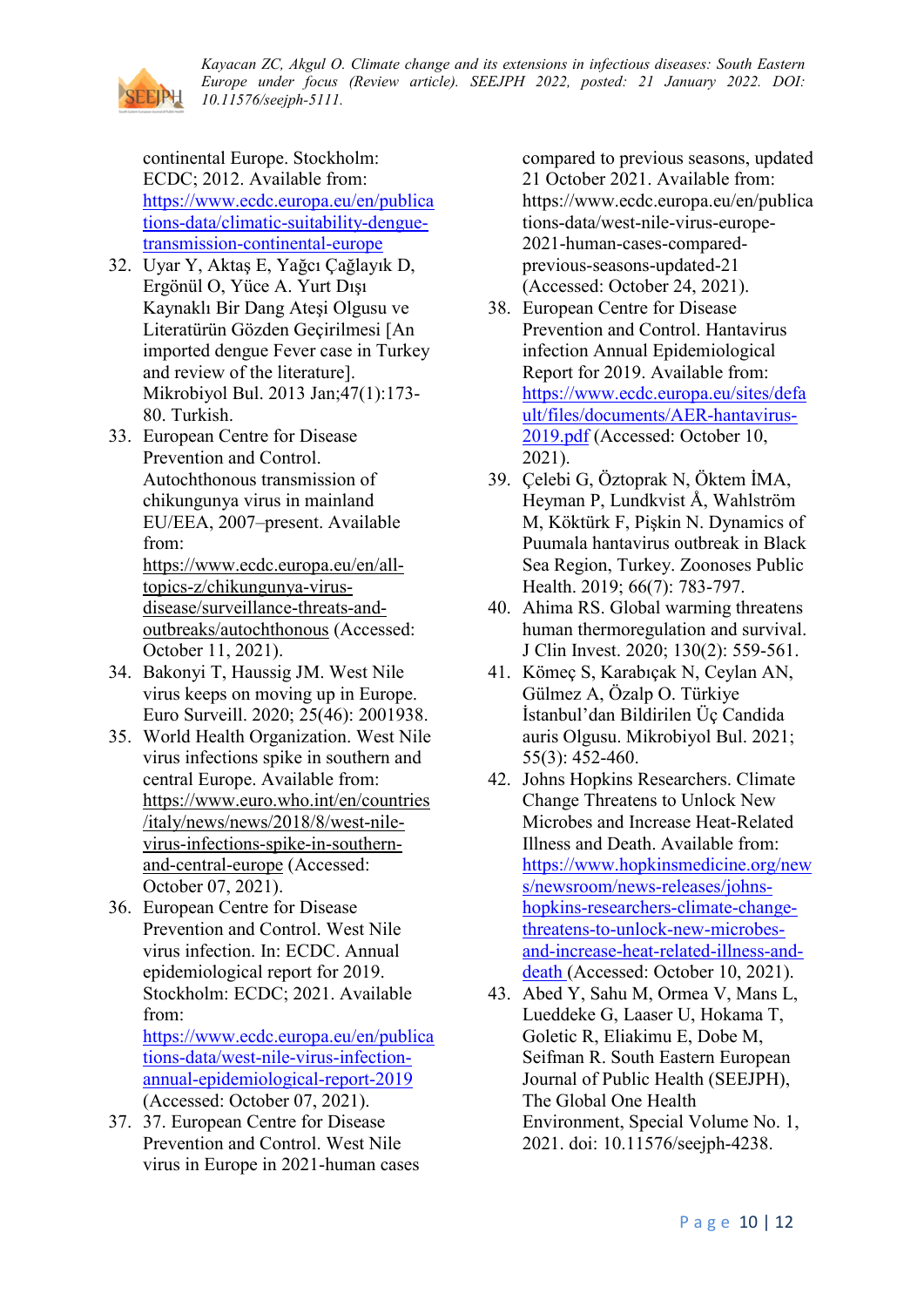

#### **Annex**

**Figure 1.** Tick-borne encephalitis. (a) Distribution of *Ixodes ricinus* ticks in Europe, March 2021. Available from: [https://www.ecdc.europa.eu/en/publications-data/ixodes-ricinus](https://www.ecdc.europa.eu/en/publications-data/ixodes-ricinus-current-known-distribution-march-2021)[current-known-distribution-march-2021](https://www.ecdc.europa.eu/en/publications-data/ixodes-ricinus-current-known-distribution-march-2021) (Accessed: October 10, 2021). (b) Number of confirmed tick-borne encephalitis cases in EU/EEA, 2014. Available from: [https://www.ecdc.europa.eu/en/publications-data/figure-1-number-confirmed-tbe-cases](https://www.ecdc.europa.eu/en/publications-data/figure-1-number-confirmed-tbe-cases-eueea-2014)[eueea-2014](https://www.ecdc.europa.eu/en/publications-data/figure-1-number-confirmed-tbe-cases-eueea-2014) (Accessed: October 10, 2021).



**Figure 2.** Crimean-Congo Hemorrhagic Fever (CCHF). (a) Distribution of *Hyalomma marginatum* ticks as the major vector for CCHF, September 2021. Available from: [https://www.ecdc.europa.eu/en/publications-data/hyalomma-marginatum-current-known](https://www.ecdc.europa.eu/en/publications-data/hyalomma-marginatum-current-known-distribution-september-2021)[distribution-september-2021](https://www.ecdc.europa.eu/en/publications-data/hyalomma-marginatum-current-known-distribution-september-2021) (Accessed: October 10, 2021). (b) Endemic areas for CCHF. Available from:<https://www.cdc.gov/vhf/crimean-congo/outbreaks/distribution-map.html> (Accessed: October 10, 2021).